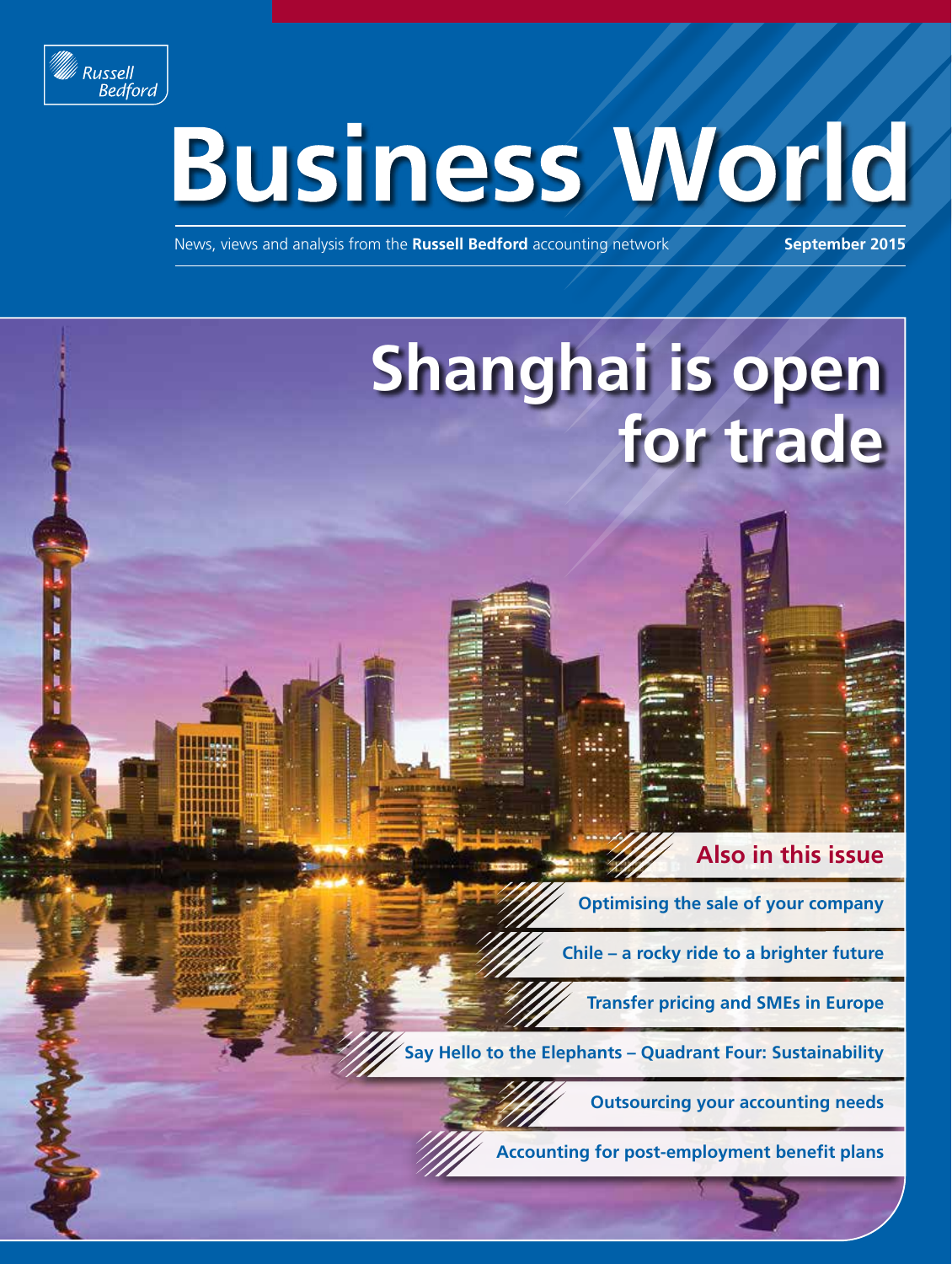# Welcome to **Business World**

#### News, views and analysis from the **Russell Bedford** accounting network

Russell Bedford International is a global network of independent professional services firms, registered in England as a company limited by guarantee. Company registration number: 3331251. Registered office: 3rd Floor, Paternoster House, St Paul's Churchyard, London EC4M 8AB. VAT registration number: GB 689 9968 18. 'Russell Bedford', 'Russell Bedford International' and the Russell Bedford logo are registered trade marks. Member firms contribute to the cost of managing and marketing the network and they use the Russell Bedford name under licence. All services are provided independently by member firms of Russell Bedford International, and each member is solely responsible for its work on behalf of clients.

The views expressed in this magazine are those of the authors and do not necessarily reflect the opinions or policies of Russell Bedford International or its member firms. The information contained in the publication is provided for general purposes only and does not constitute professional accounting, tax, business or legal advice. It may not be applicable to specific circumstances. Laws and regulations change rapidly, so information contained herein may not be complete or up-to-date. Please contact your professional adviser before taking any action based on this information.



**Page 03** Shanghai is open for trade



**Page 05** Optimising the sale of your company



**Page 06** Chile – a rocky ride to a brighter future



**Page 08** Transfer pricing and SMEs in Europe



**Page 10** Say Hello to the Elephants Quadrant Four: Sustainability



**Page 12** Outsourcing your accounting needs



**Page 14** Accounting for post-employment benefit plans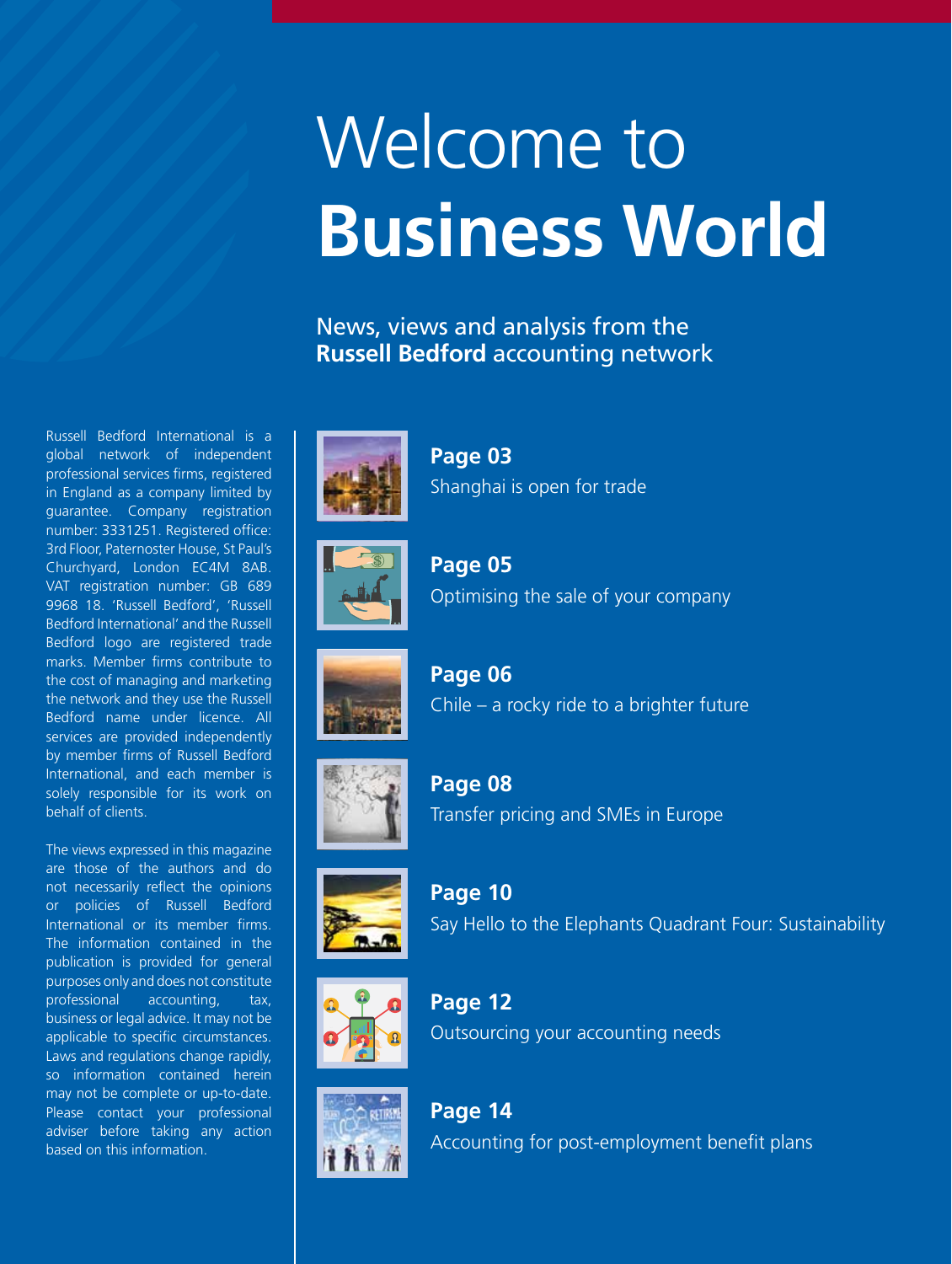### **Shanghai is open for trade**





#### **About the authors**

#### **Charles Wang** Shanghai, China

Charles Wang (pictured top) is the managing partner of Russell Bedford member firm Shanghai JiaLiang CPAs. He is a CPA, certified tax agent (CTA) and an associate member of the Association of International Accountants (UK). He specialises in mergers and acquisitions, tax and financial advisory services.

#### **charles.w@jialiangcpa.cn**

#### **James Ngai** Hong Kong, China

James Ngai is the managing director of Russell Bedford Hong Kong. He is a CPA in both Hong Kong and the US and is a Fellow member of Hong Kong Taxation Institute. James is an experienced adviser specialising in cross-border transactions and Chinese taxation.

**jamesngai@russellbedford. com.hk** The China (Shanghai) Pilot Free Trade Zone (FTZ) officially came into being on 29 September 2013. This was a significant move for China, designed to cement its global trade position. Just over a year later, further steps were announced to help the FTZ achieve its objectives.

In December 2014, the State Council approved the expansion of the FTZ from the 29 sq km FTZ Bonded Area to include Lujiazui Financial Area, Jinqiao Export Processing Zone and Zhangjiang High Tech Park, adding another 92 sq km in total. In addition, reforms were announced in the key areas of trade, investment, administration and finance.

In this article we will look at some of the changes that may be most useful to businesses looking to trade in China.

#### Access to the Negative List

For companies with foreign investors, there exist two official lists of business activities issued by the PRC government: a Positive List and a Negative List. Foreign companies outside the FTZ can only engage in activities on the Positive List but foreign investors in the FTZ can now invest in the Negative List subject to meeting some prescribed procedures.

Investing in activities on the Negative List requires a pre-approval procedure while activities other than those listed on the Negative List require only standard procedures with the relevant authorities. The good news is the number of activities on the Negative List is shrinking – the list has reduced from 190 to 135 in 2014, and 122 on the 2015 Negative List. Examples of activities that are off the Negative List include manufacturing certain medicines, construction vehicles, and certain types of battery.

#### Easier incorporation

Minimum registration capital requirements do not apply in the FTZ. Foreign investors are no longer required to contribute 15% capital within three months and the balance within two years of establishment. Shareholders of companies formed in the FTZ can agree among themselves the capital contribution, form of contribution, and any timescales.

There is now a one-stop application processing platform in the FTZ. Applicants can get all the necessary documents from the Shanghai Municipal Administration for Industry and Commerce (AIC); those outside the FTZ must deal with different authorities for different kinds of registrations.

#### Simplified customs requirements

Two newly adopted procedures – frontier opening and second-tier safe and efficient control – aim to ease the flow of imported goods into the FTZ and improve the customs administration process. Also, a consolidated duty payment system will help businesses to make monthly customs declarations.

To date, there are 14 pilot measures in the FTZ all aimed at cutting clearance costs and improving customs efficiency.

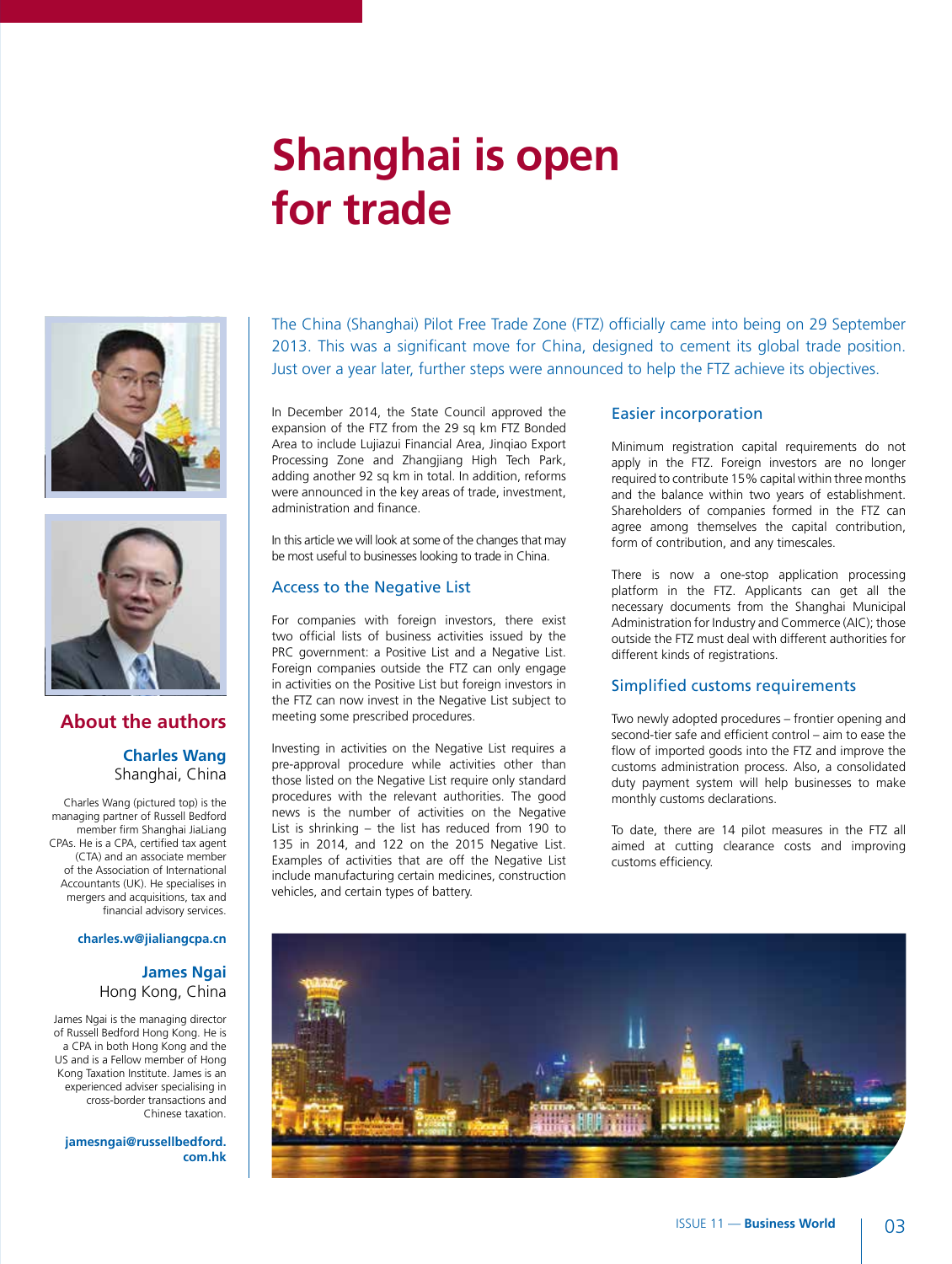

#### Foreign exchange restrictions lifted

In June 2015, Zhang Xin – the deputy head of the Shanghai headquarters of the People's Bank of China – said that the Shanghai FTZ is ready for full convertibility of the Chinese yuan. Several systems designed to prevent money laundering, terrorism financing, and tax evasion have been put in place.

Banks can now offer foreign currency services for trade and foreign direct investment to offshore companies and companies in the FTZ. Companies can also manage their yuan and foreign currencies under a unified system. This should help foreign and local exchange conversion and aid better management of foreign exchange risk.

#### Easier borrowing

Previously, non-financial companies could only borrow yuan from overseas up to their registered capital level. Banks could not borrow yuan from overseas at all. Companies and financial institutions in the FTZ can now borrow yuan and foreign currencies from overseas with far greater flexibility.

Under the FTZ's special free trade account system, companies, banks and brokerages need no administrative approval to borrow from overseas and can raise up to twice the value of their registered capital.

These new rules will reduce significantly the borrowing costs for companies and banks and create freedom for cross-border trade and investment. You can expect to see further financial reforms, such as capital account convertibility and interest rate liberalisation, in the future.

#### Tax and incentives

Incentives exist to encourage innovative business models. Examples include:

- Value added tax (VAT) refunds on exports for financial leasing companies in the FTZ
- Those investing non-monetary assets in companies in the FTZ can average their asset appreciation premium over five years for both corporate and personal income tax purposes
- Certain professionals receive preferential tax treatment on share-based income from companies in the FTZ.

Tax administrative procedures are simpler since ten online services became available. These include:

- Generating tax registration numbers without preapproval
- Self-service tax filing
- **Electronic invoicing**
- VAT taxpayer online recognition
- Tax payment credit evaluation.

A four-level credit rating system exists to determine the online service and administrative level the business will receive.

#### Outbound investment

As well as aiding inbound investment by foreign and domestic investors, the FTZ also encourages domestic companies to invest abroad. Domestic companies only need to file a record for outbound investment projects rather than seeking approval from the relevant government authority.

This shows the government's willingness to reduce its influence over the economy and financial system.

#### What next?

Shanghai aims to set up eight international trading platforms in the FTZ for commodities in 2015 as part of the effort to build the city into a global trading centre.

As part of this plan, the Shanghai Stock Exchange will likely begin operating an international trading platform in the FTZ; this will provide a gateway through which foreign investors can enter the Chinese market. The platform will also offer fundraising services to businesses in the FTZ as well as to foreign investment institutions.

The China (Shanghai) Pilot Free Trade Zone is clearly a significant step designed to help provide more opportunities and easier access to the Chinese market for foreign investors. We will watch closely to see if it achieves its objectives of reducing bureaucracy, easing investment, opening up financial systems, and boosting trade.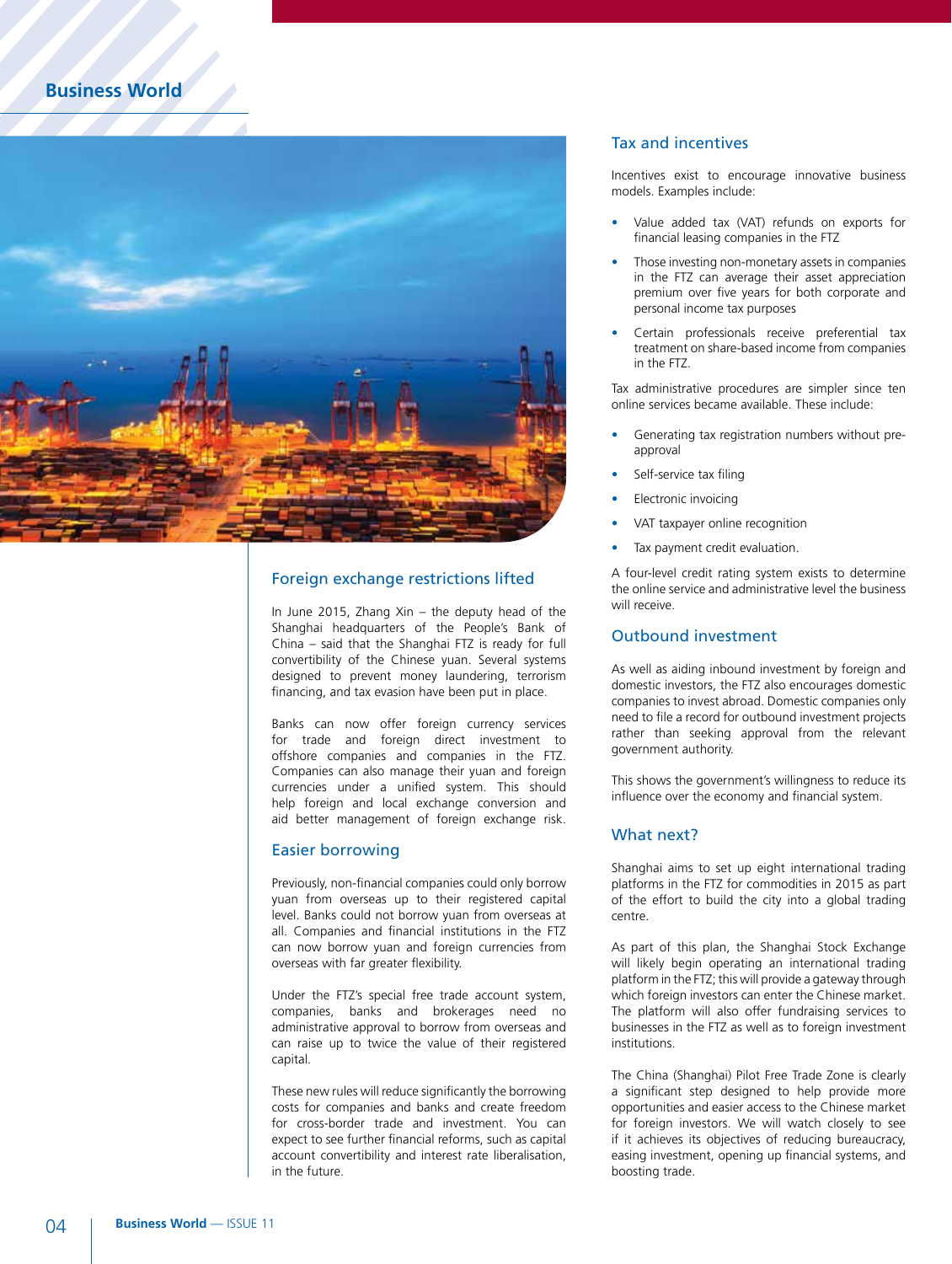

### **Optimising the sale of your company**

To achieve the best possible return on the sale of your company, the first step you must take is to set the highest possible asking price. However, you can only do this once you've laid the groundwork and put yourself in a solid negotiating position. Having done this, you must then plan your sale so you pay no more tax than you need to pay once the sale goes through.

We will now look at these steps in a bit more detail.

#### Setting the asking price

Don't fall into the trap of believing you can wait until you need to sell before you decide to sell. This will be too late. You will need three to five years to plan and complete the sale of your business. This will give you the time to plan and position your business to achieve the highest possible sale price – a rushed sale can never achieve this.

There are many factors that can affect the value of your business. Identify them, work on them, and you will put yourself in the best possible position.

#### Your employees are an asset

Your management team and a skilled and competent workforce can make your business more attractive to potential buyers. And more attractive means more valuable. A prospective buyer will be more eager to buy if a quality management team and workforce are already in place.

#### Maximise profitability

The more profitable your business the more valuable it is. In the run up to sale time you must assess every area of your business, find out which areas contribute the most profit and consider disposing of the areas that drag down your profit.

You should also consider holding on to only those assets that are necessary to the operational success of your business. If they're not, offload them. And before you begin talking to potential buyers, reduce your working capital to a level that accurately reflects your company's operating needs.

#### Settle any disputes

If you do have any legal actions, compliance issues or anything else that might damage your prospects of achieving the best possible sale price, make sure you settle them before you start the process. You don't want to give your prospective buyers any reason to walk away.

#### Negotiating the sale price

Taking a valuation approach is a good start point for negotiating the sale price. In fact, valuing your business annually is good practice as it helps you to understand how your business initiatives are contributing to the value of your business.

Potential buyers will look at more than earnings; they will also look at your balance sheet. If your business can show it's in good financial shape, it will look attractive to any potential buyer.

You may also want to consider basing the sale price on future business performance by including an earn-out clause in the deal. This gives you the potential for a higher sale price since you receive a bonus on future earnings.

#### Ensuring you don't pay too much tax

Whatever jurisdiction governs you, there will be various ways of structuring the sale; some will be more tax efficient than others.

Structuring the sale the wrong way may damage the sale and lumber you with unwanted and unnecessary tax bills. Ensure you seek professional advice.

If you put your business on a sound financial footing, prepare properly, and manage your negotiations well, you put yourself in the best possible position to get the highest possible sale price.



#### **About the author**

**Marcel Bergeron** Montréal, Québec, Canada

Marcel Bergeron is a partner in FBL Chartered Professional Accountants, the member firm of Russell Bedford International in Québec. With over 20 years' experience as a consultant to entrepreneurs in various fields, notably distribution, services, transportation and manufacturing, Marcel is a tax partner, but is also a strategic adviser who supports and advises his clients on family business transactions, business transfers, acquisitions, sales and mergers. Recognised for his skills in driving growth, he provides creative solutions and concrete strategies for the success of his clients.

**marcel.bergeron@fbl.com** 

Taking a valuation approach is a good start point for negotiating the sale price.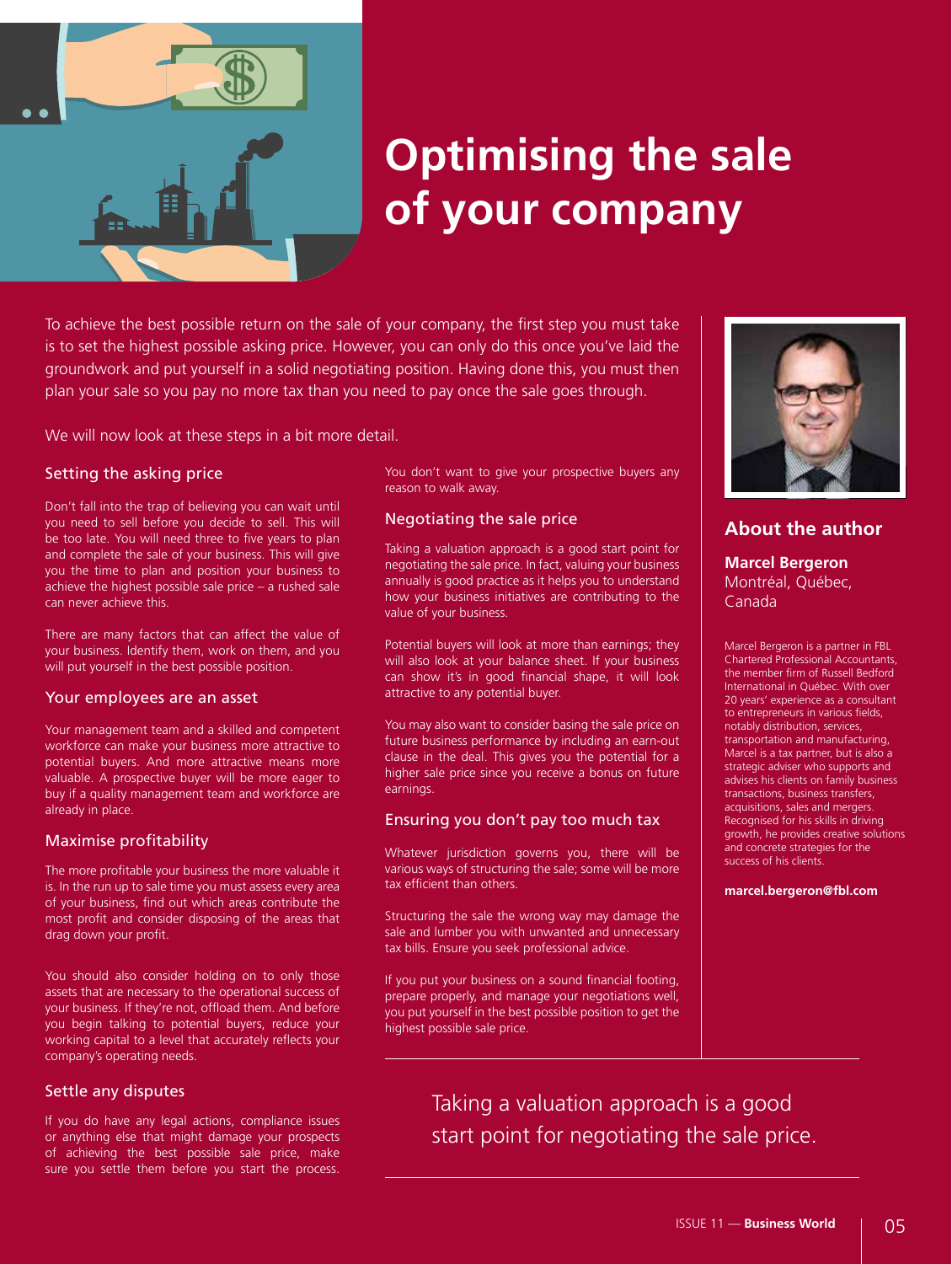

#### **Christian Scheinpflug**  Santiago, Chile

Christian Scheinpflug is an international risk adviser with CS Political Risk, an associate firm of Russell Bedford Chile. He provides political risk analysis, country studies and advice, with special focus on Latin America. His services are tailored to the needs of clients and aimed to mitigate risks emanating from political, economic or socio-cultural developments. Christian is due to graduate with a Master's degree from the University of Leicester (UK) in International Relations and World Order.

#### **chris.sc@russellbedford.cl**



Right now Chile is making the move from a middleincome to high-income country. The changes necessary for that transition, especially with regard to education, labour and fiscal policy, are making for a turbulent ride – although they are nothing more than what developed economies have been through already.

#### What the indicators tell us

International Monetary Fund data shows us that GDP growth fell from a strong 4.3% in 2013 and 5.5% in 2012 to an uninspiring 1.8% in 2014. Inflation is on the rise too, up from 1.8% in 2013 to 4.4% in 2014.

Chile firmly occupies a prime spot in Latin America as an investment destination. As for foreign direct investment, the amount of FDI slowed from USD28bn in 2012 to USD20bn in 2013. And labour costs shot up 127 points on the index in 2014; this is 27 points higher than 2009 and illustrates how quickly the cost of doing business has risen in only five years.

#### The political landscape

It's not only the economy that's in a state of flux; there has been social unrest too – protests and strikes disrupt some parts of Santiago quite regularly.

Politically things have been shaky. Relatively speaking, Chile has always been perceived as one of the less corrupt nations in Latin America. Not anymore. Corruption scandals have pounded the main parties, mainly involving tax fraud and fraudulent expense claims.

Nonetheless, the system is generally stable. The sometimes fierce political rhetoric and scandals aside,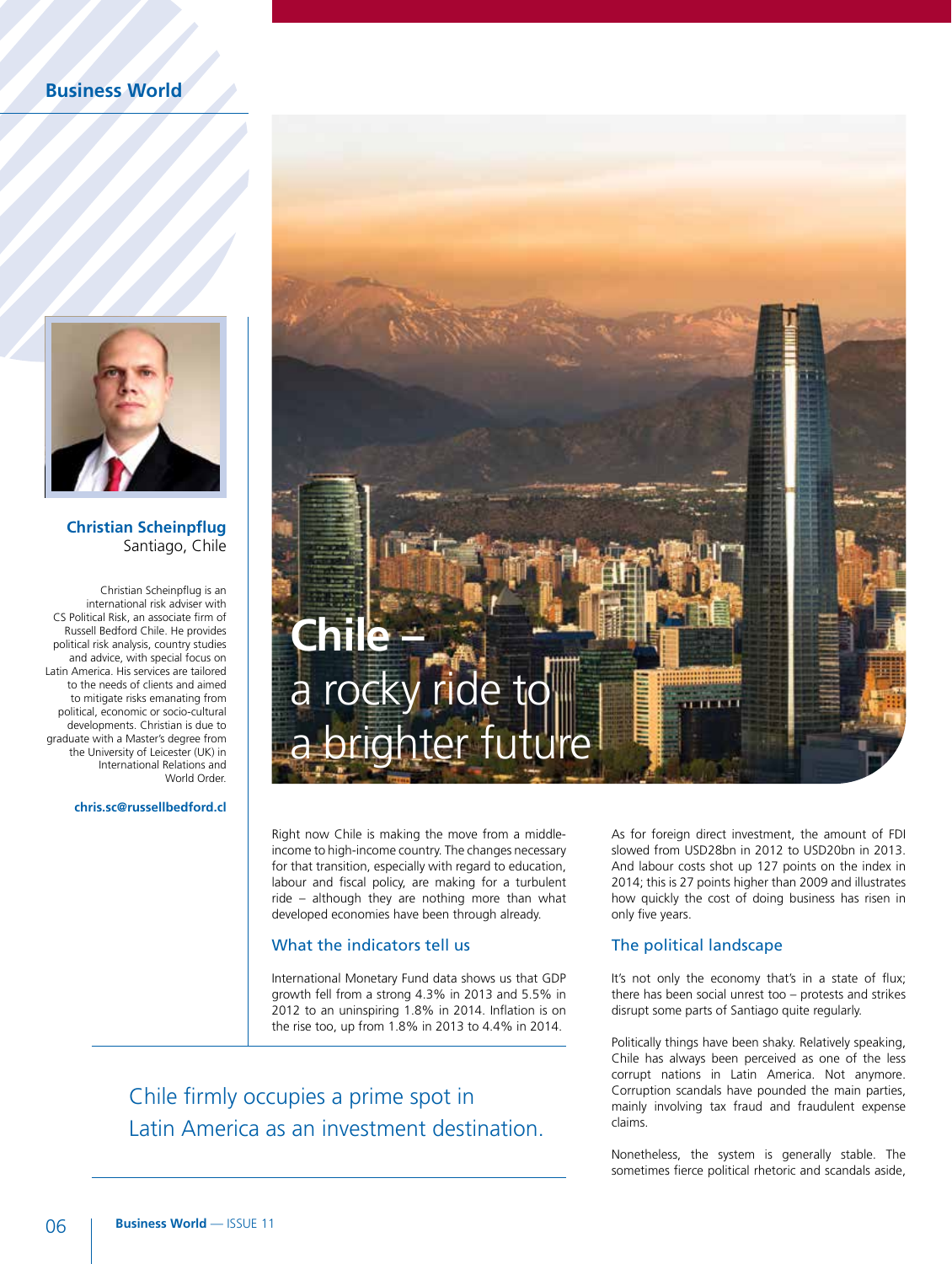

snap elections are highly unlikely and the current ruling coalition is certain to hand over to the next one in an orderly manner in 2017.

#### Chile as an investment destination

Not everything is negative – Chile firmly occupies a prime spot in Latin America as an investment destination. There are three main reasons for this:

- 1. Chile scores well for financial stability, physical security, doing business, and expropriation.
- 2. The financial system operates without ideological influence and the banks are unlikely to collapse because they are subject to strict regulation – stricter than US and European banks were before the crisis.
- 3. Corruption, although present at the higher political and economic level, has not permeated into institutions that support the establishment of business, such as visa and permission issuing authorities.

This stable backdrop bodes well for the government's initiative to open Chile up to more FDI and strengthen competition in an attempt to spark investment and economic growth. Although such measures have not yet yielded tangible results, they are nonetheless attractive for new entrants into the market. Also, unlike other Latin American countries such as Bolivia and Venezuela, expropriation and nationalisation isn't the Chilean way. On the rare occasions the government intervenes in the public interest, the compensation is generous. Outside urban areas the risk of expropriation is virtually zero.

The present rise of Latin America more generally is also very helpful to Chile. Relatively high public security, an environment not overburdened by bureaucracy and a main port in Valparaiso, 100km west of Santiago, make Chile a hub from which to conquer other regional markets.

#### The outlook is bright

Chilean society is entrepreneurially minded and enthusiastic about new technologies, but a high level of social inequality prompted the current labour market reforms and restructuring of the education system. These reforms have generated a lot of uncertainty in the short-term and account for a sharp drop in investments. This should not deter foreign businesspeople, as they can fill that void and take advantage of various

government initiatives. The move to higher growth may be turbulent but Chile is still growing faster than some developed economies. The country has a history of surviving worse.

Geopolitically, Chile finds itself in a tense security environment. There are historically tense relations with all its neighbours, but even though problems revolve around crucial issues like sovereign territory, armed conflict in the Southern Cone is highly unlikely. Chile's traditional and most potent ally is the United States. In recent times, however, Chile has also struck closer ties with China and Russia, resulting in rising trade with and capital influx from these countries. This reflects not only the Chilean government's pragmatic approach to economic policy but also its capacity to take advantage of the rising multipolar world order.

A return to higher growth is not likely this year, but probable by the end of the next. In the long run, as the education reforms take effect and better educated and wealthier consumers and employers appear, Chile will turn into a small but profitable market that investors will be unable to ignore.

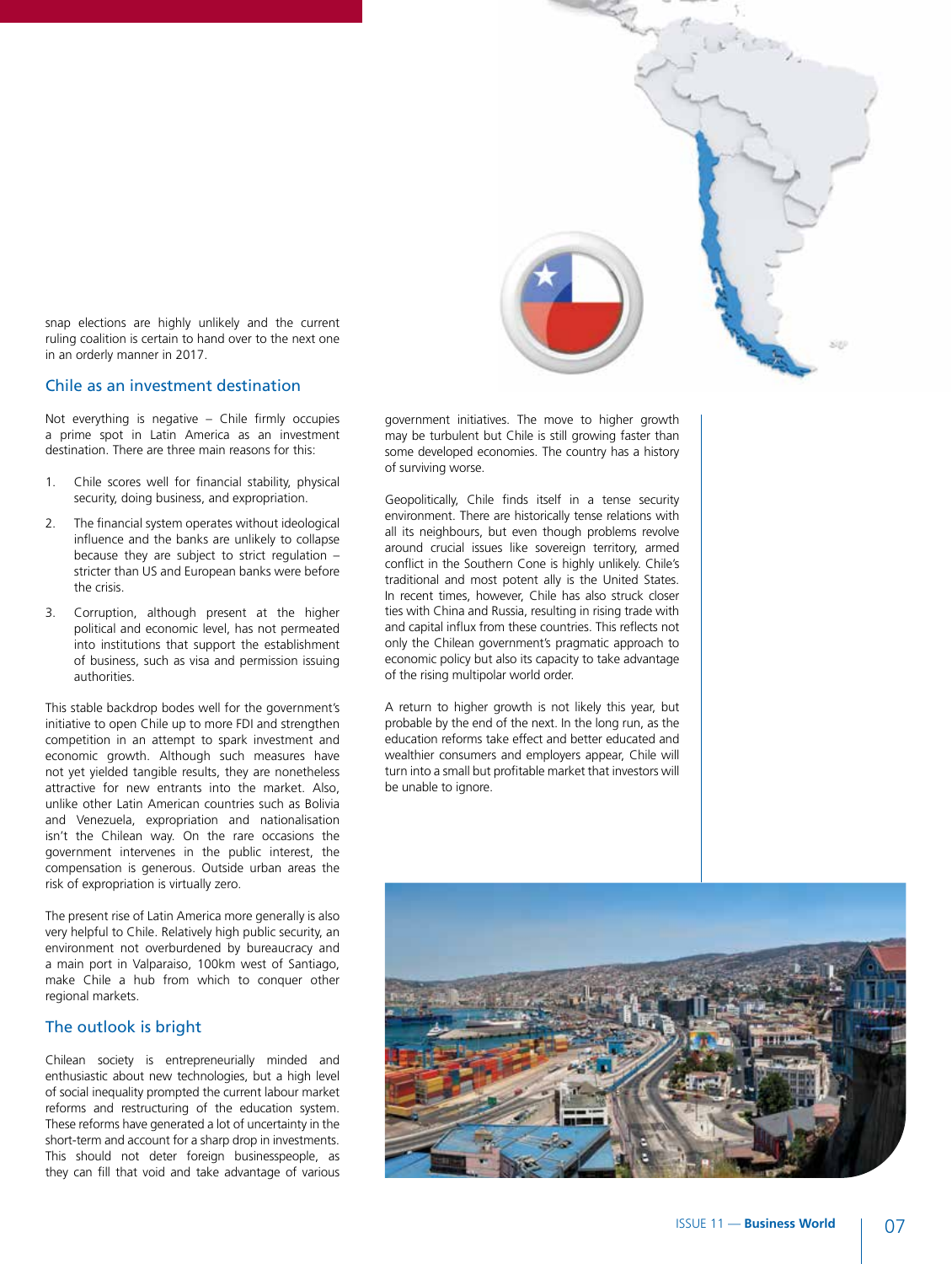### **Transfer pricing and SMEs in Europe**



#### **Fabio Corno** Milan, Italy

Prof. Fabio Corno is a partner in Russell Bedford's Milan member firm Studio Corno and manages the firm's accounting and business consulting wing. He is also an associate professor at Università Milano-Bicocca in the areas of accounting, and business administration. He is the director of MAIB – Triple Degree Master in International Business Development.

#### **fabio.corno@studiocorno.it**

The pace of globalisation continues to accelerate and with it world economies become even more interlinked. This is often characterised by a strong contrast between multinational enterprises (MNEs) and small and medium-sized enterprises (SMEs): MNEs account for around 60% of global trading transactions while SMEs focus more on internal markets. Indeed, a European Commission report from 2011 showed that although SMEs in Europe accounted for 99.8% of all companies, only 5% said they had overseas subsidiaries or joint ventures. On the other hand, that is still more than 1.2m companies.

Against this global backdrop, transfer pricing issues have become particularly relevant. And there are two stakeholders with competing agendas:

- Companies trying to understand their profitability, reduce tax and prevent double taxation when repatriating profits
- Tax authorities who see only lost tax revenue, and pursue and penalise poor transfer pricing practices, which they consider as tax avoidance schemes.

#### Increasing compliance burden

The rules and regulations surrounding transfer pricing are strict and are set to become even stricter. The Organisation for Economic Co-operation and Development (OECD) confirmed as much in a January

2014 discussion document on transfer pricing documentation, which predicted an increased compliance burden, particularly for MNEs but SMEs do not escape. Where SMEs often feel the pinch is the cost of complying with complex transfer pricing rules, faced with the lack of the necessary expertise and resources in-house.

#### Easing the burden for SMEs

Inside the European Union transfer pricing compliance has received particular attention. As for SMEs, the EU Joint Transfer Pricing Forum (JTPF) has acknowledged the need to stick to the EU's own proportionality principle (the principle that any EU measure must be appropriate, necessary and reasonable); this should help balance the need to apply transfer pricing rules with any burden it creates for SMEs who have to comply with the rules.

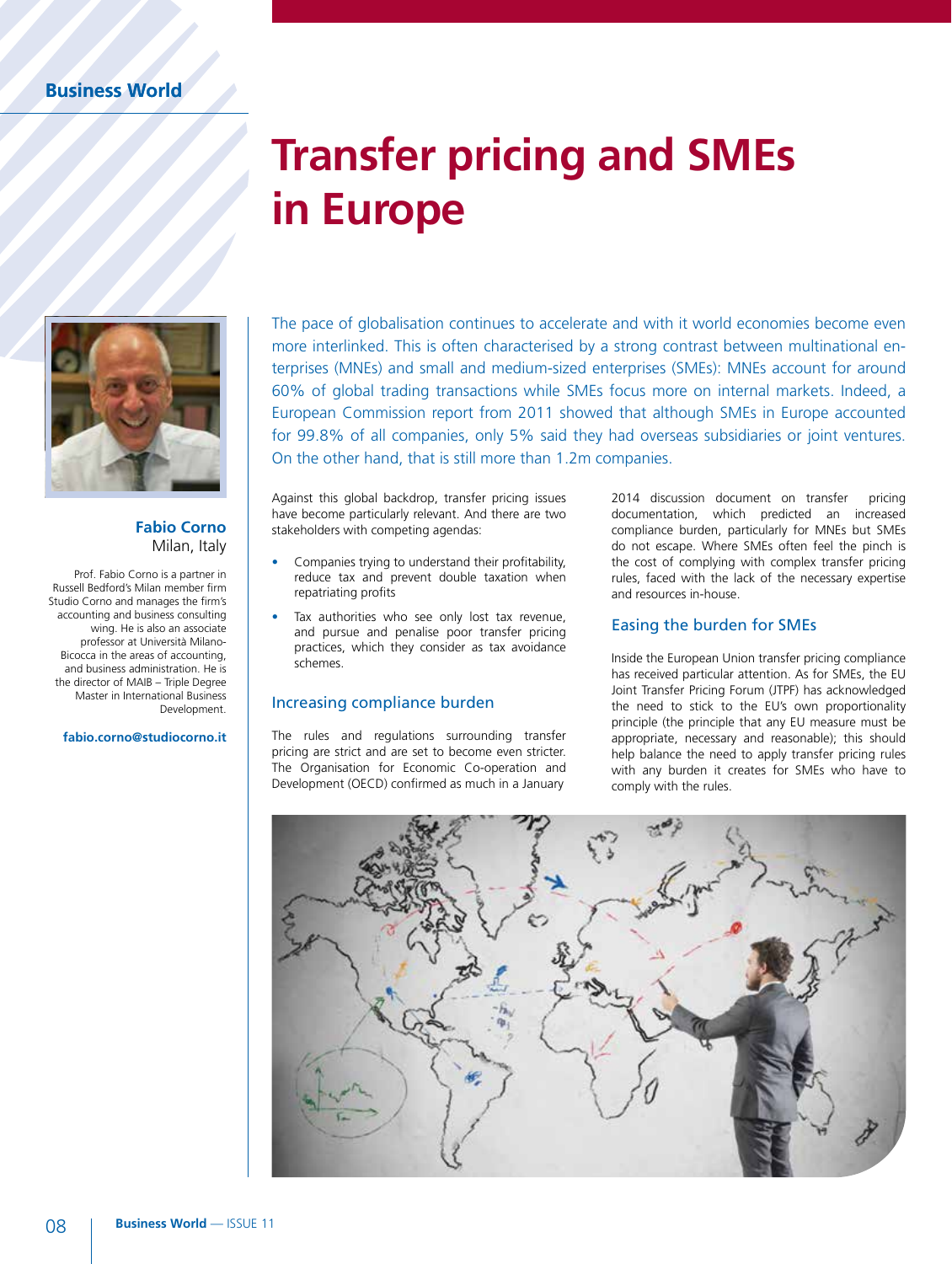The European Commission recently produced a set of initiatives aimed at helping SMEs:

#### Pre-audit stage

- An electronically accessible source of information with details of whom to contact for help
- Create clarity and certainty by raising SMEs' awareness of transfer pricing processes
- Member States to develop simplification measures to reduce the compliance burden for SMEs

#### Audit stage

- Assure appropriate treatment of SMEs
- Consider simplification measures already in place in other Member States and contained in earlier JTPF reports

#### Dispute resolution

- Fast-track dispute resolution for the simpler, lowvalue SME claims
- Explore and implement auditor-to-auditor contact within the framework of mutual agreement procedures, and the EU Arbitration Convention.

We can perhaps draw some interesting conclusions from two recent JTPF studies of the transfer pricing situation across EU Member States. These were compiled in January 2011 and September 2012 and asked some probing questions. Here are some of the main findings.

#### Measures to make life easier for SMEs

Twenty-two of twenty-eight Member States have already introduced measures aimed at making life easier for SMEs (which are at times defined differently across Member States):

- Denmark, Estonia, Finland, Hungary, Ireland, Latvia, Portugal, UK: total exemption of SMEs from transfer pricing rules
- Belgium, Czech Republic, France, Germany, Greece, Italy, Slovakia, Spain, Sweden: simplified transfer pricing documentation requirements
- Lithuania, Netherlands, Romania: help from the tax authorities and lower costs for advanced pricing arrangements
- Bulgaria, Slovenia: 'benevolent' attitude shown by tax authorities.

Austria, Croatia, Cyprus, Luxembourg, Malta and Poland are the six Member States that have no facilitating measures in place.

So Member States have made efforts to help SMEs when dealing with transfer pricing, although there is still a lot to do. Despite these steps to simplify transfer pricing it is still a complex area, and European tax consultants have an important role to play in assisting the 1.2 million SMEs with potential transfer pricing issues.



The European Commission and most Member States have recently produced initiatives aimed at helping SMEs.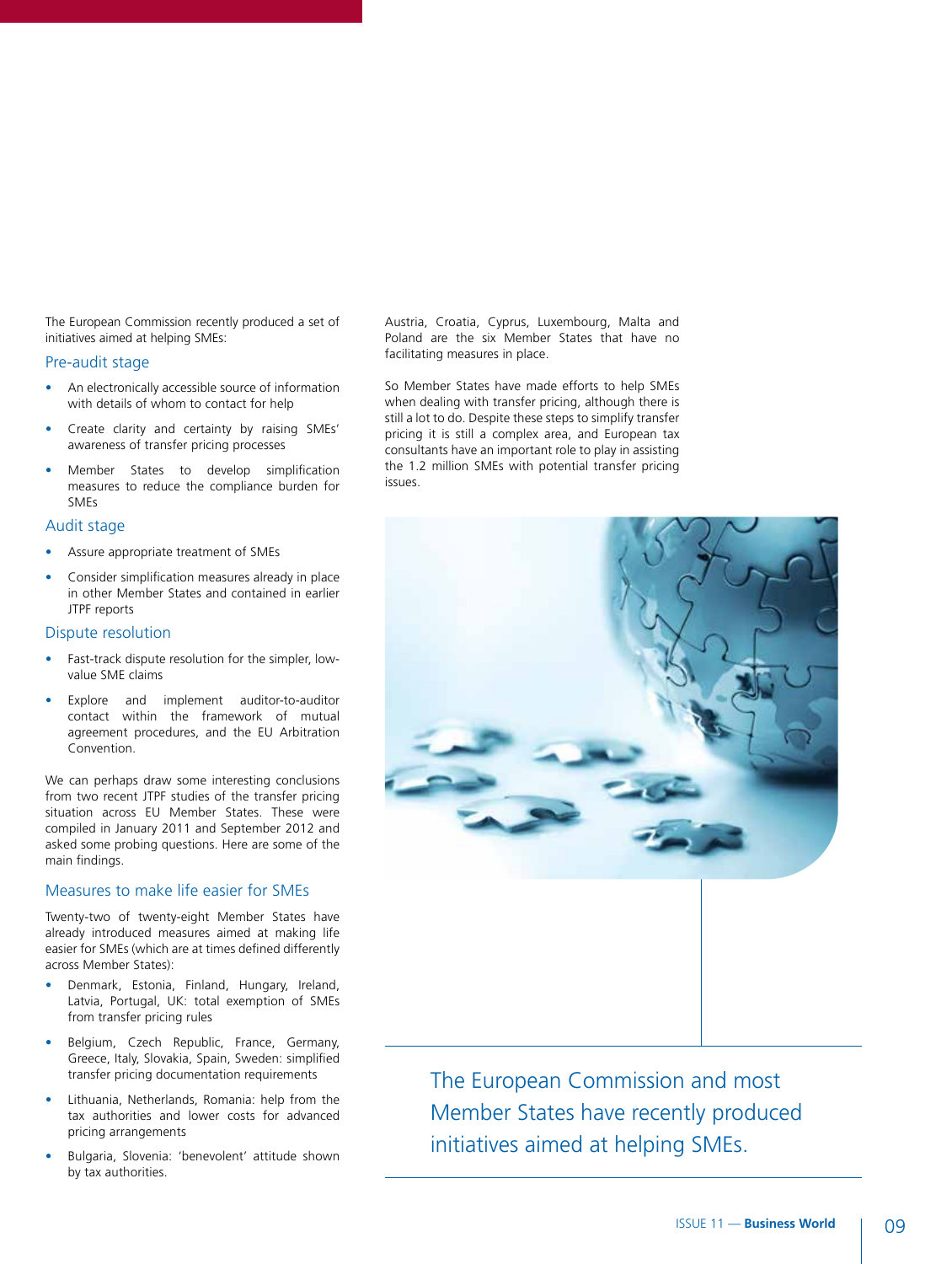

#### **About the author Tony A Rose**

Los Angeles, USA

Tony is a Certified Public Accountant and founding partner of Rose, Snyder & Jacobs, the Los Angeles member firm of Russell Bedford International. His client responsibilities include tax and management consulting advice to closely-held corporations, familyowned businesses, partnerships and the high-net-worth individuals that own them. He is author of the business guide Say Hello to the Elephants and has just published his second book, Five Eyes on the Fence: Protecting the Five Core Capitals of Your Business.

**trose@rsjcpa.com** 



We all have elephants – professional or personal problems, needs or truths that we ignore, usually to our detriment. In Say Hello to the Elephants, I offer a powerful system for confronting issues, along with tools to address problems, achieve clarity, and make decisions. I call this system Quadrant Thinking. In this, the last of four articles, I present an overview of Quadrant Four: Sustainability.

#### **Sustainability**

In Quadrant Three we looked at implementing the solutions you designed in Quadrant Two. In Quadrant Four we look at how you can sustain your plan once you've implemented it.

The sustainability phase is rather like a pilot who changes his flight plan to deal with unexpected weather conditions. Sustainability is, therefore, the practice of continuously reviewing your progress to make sure you are moving in the right direction. Sustainability is an essential part of clarity planning for these reasons:

- Circumstances change you must not become committed to one solution and plough headlong towards disaster.
- You learn the solutions that work and those that don't – if your solution isn't working, it's time to change the solution.
- Your goals change to move towards your evolving goals you need sustainability.

When done well, sustainability answers three simple questions:

- 1. What did you set out to do?
- 2. Did you achieve your desired results?
- 3. Do you want what happened to continue or change?

The sustainability process evaluates your current state of affairs and measures it against the results you expected.

#### Keeping it relevant

When sustaining your plan you need to ask yourself whether your solution is still relevant to where you are today. If your solution no longer works, or your goals have changed, you need to change your plan.

The Sustainability Quadrant holds all four quadrants together. It leads you back to the first quadrant and keeps your plan moving. Without this quadrant your plan will eventually grind to a halt.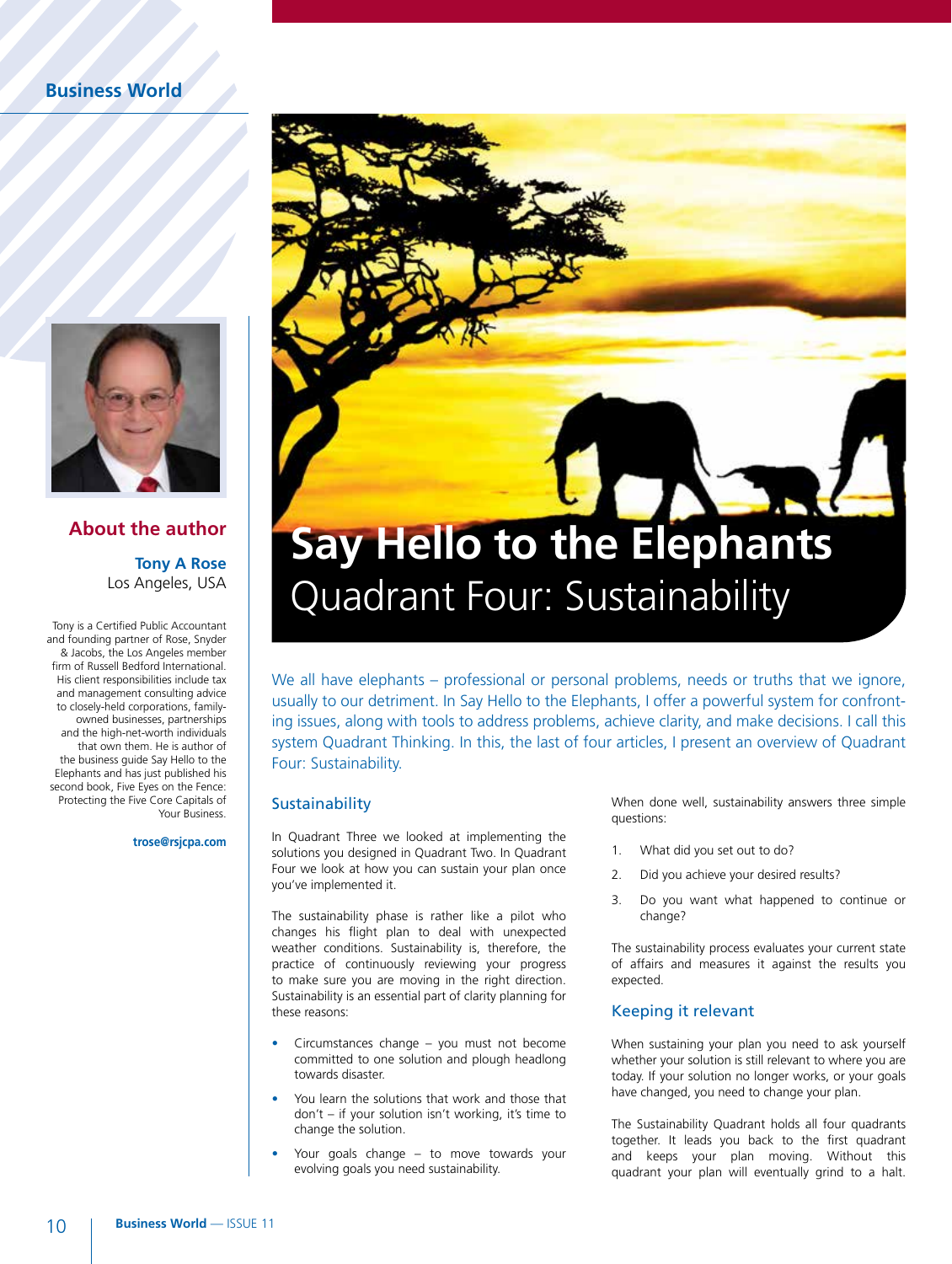

So ask yourself:

- Is my solution still relevant to where I am today?
- Have my goals changed?
- Have conditions changed such that my solution no longer works?

#### Sustaining predictability

It is important that you create a link between behaviour and outcome. Understanding what actions you need to take monthly, quarterly and annually to replicate and sustain your results is part of your maintenance plan.

But things don't always work out the way you expect. By trying to create a predictable outcome, you begin narrowing down solutions so that you can find the link between behaviour and outcomes.

Paying attention to sustainability can save you a lot of stress and your business a lot of money. If you want to make sure your results are predictable, sustainability is your answer.

#### Sustaining the power

Because they change, you will want to evaluate how your current circumstances fuel your goals. To make sure you have allocated the right amount of power to your plan ask yourself these questions:

- Is what I'm doing bringing me the most value for the money I'm spending?
- Are there things that will make my plan more powerful?
- Is my plan too powerful? Is it creating a ripple effect that is touching aspects of my life or business that I had not calculated? Is it so successful that I can begin focussing my efforts elsewhere and take my foot off the accelerator?

#### Measuring outcomes

One reason people fail is because they don't track progress precisely. You must make your goals and solutions measurable, and then you must measure them.

The Quadrant Thinking process is guaranteed to work provided you commit to measuring outcomes and changing your plan if you don't realise your goals.

Measure your outcomes by asking these questions:

- Has the eventual goal been met?
- What is working?
- If successful, what are the specific and measurable outcomes that indicate success?
- How does my desired outcome relate to the present situation?
- What is not working?
- In what ways is the solution not working?
- Has the goal changed? Or did the solution fail to meet the goal?

#### Loving your elephants

Facing your elephants forces you to grow. If you cut and run at the first sign of trouble you will never move past your current situation. You might come to love your elephants – they challenge you and force you to become bigger, stronger, and more powerful.

The moral of the story is: welcome elephants into your home and shower them with affection. Get to know them. Ask them where they came from and why they are important. Then eat them, one bite at a time.

#### One final thought

In a sense, we all start the Quadrant Thinking process in Quadrant Four.

The process of creating Clarity really begins with assessing where you are now. Measuring and evaluating this state is the start point for testing yourself against the values and visions that have brought you to the point you've now reached in Quadrant Four. Answering the Quadrant Four questions creates the context for beginning the Quadrant Thinking process again. I think of this as an ascending spiral of upward progress, constantly working the process to become more effective, more fulfilled and happier in the end.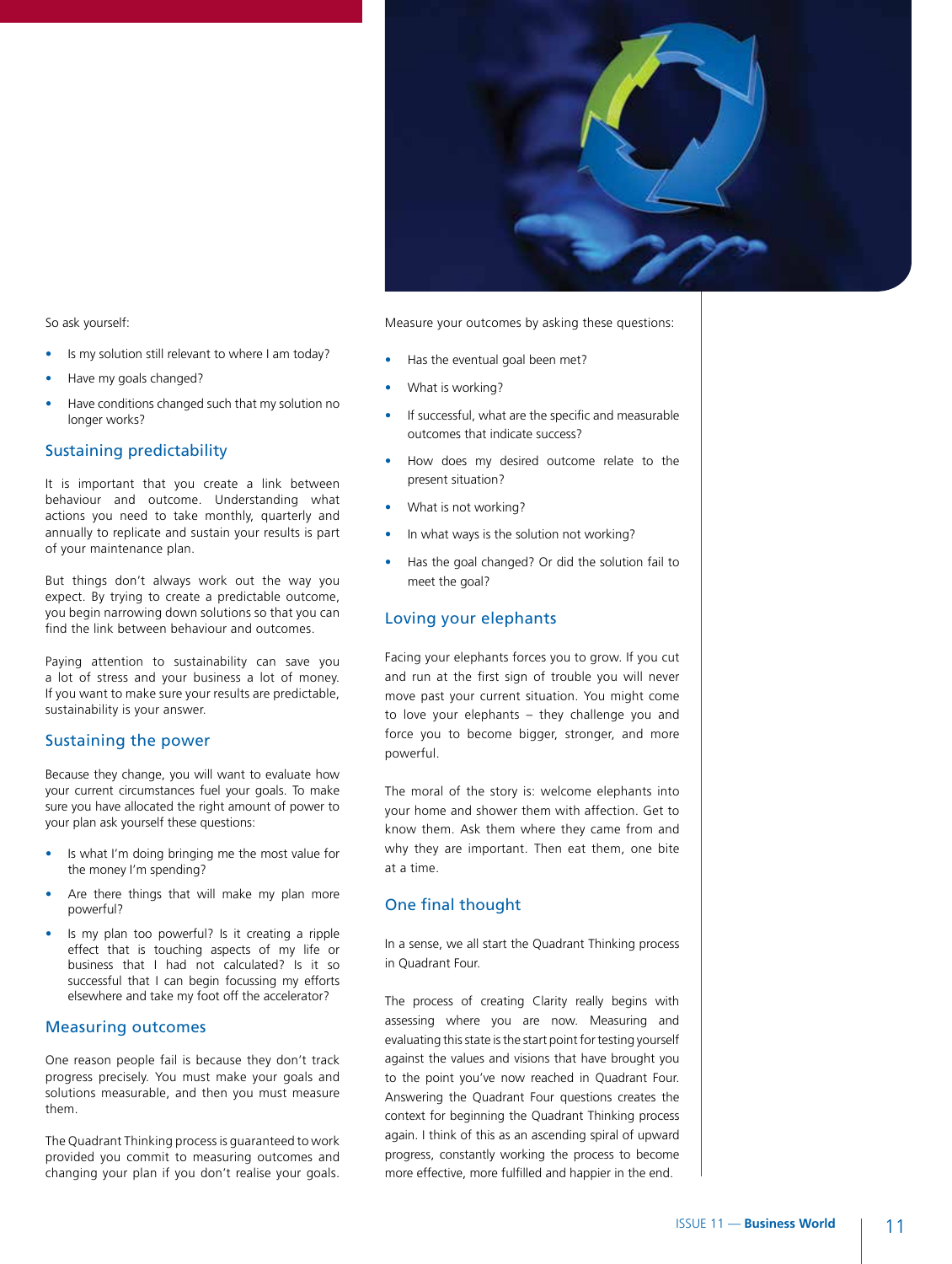

#### **About the author**

#### **Ilkka Pesonen** Helsinki, Finland

Ilkka Pesonen is chief operating officer at Russell Bedford member firm Wabuco Financial Services Oy. Ilkka has 20 years of professional experience including five years as CEO in a small conglomerate and the last 15 years in the accounting and outsourcing business. Ilkka studied finance at Helsinki Business College and accounting at Haaga-Helia University of Applied Sciences. He has extensive experience in invoice management and outsourced accounting services.

**ilkka.pesonen@wabuco.fi**

### **Outsourcing your accounting needs**

The Franciscan friar Fra Luca Bartolomeo de Pacioli was reportedly the first person to document, in Venice at the end of the 15th Century, the principles of double-entry bookkeeping in his work Summa de arithmetica, geometria, proportioni et proportionalita. Although accounting tools have changed over time, the basic principles are essentially the same as we use to this day.

Pacioli also cited the three main ingredients in his recipe for entrepreneurial success:

- Sufficient cash or credit
- A good accountant
- An accounting system that shows the financial position at a glance.

#### Cash fuels your business

Finding cash or credit to run your business is time critical. Lehman Brothers found this to their cost when credit flows in the international system dried up. Since the global financial crisis banks have tightened their lending criteria significantly and businesses cannot survive just on directors' capital and family cash injections. A good accountant will point you in the right direction, or even put you in touch with the right contacts, and can prove invaluable.

#### A good accountant is the entrepreneur's best friend

A good accountant will have experience across many diverse industries and will have built a good network of contacts. But you don't need to employ your own. In fact, there are many advantages to outsourcing your accountancy needs to a good accountancy firm. A firm will offer a broad range of skills across a team of accountants and the tools to exercise those skills; you will find it difficult to recruit and employ someone possessing all these skills.

#### Taking the outsourcing approach

Accounting firms have access to a bank of qualified accountants who all want to work in the accounting field; they have the right training and want to develop professionally, and working in a professional services firm environment allows them to develop in different areas. They have a lot to offer to the small and medium-sized business.

An advantage of outsourcing is that it allows you to buy in specific skills for specific projects.

These accountants are also part of a network of likeminded experts, a network they can call on when necessary. Many accounting firms are also members of international networks enabling them to access accountancy support in other countries. You cannot recruit these skills, knowledge, and contacts yourself in one person.

#### Making the most of up-to-date software tools

When you outsource to an accountancy firm you gain access to the modern software tools that they can afford to invest in. Small and medium-sized businesses cannot justify the large investment just for occasional use.

But that's not all. An accountancy firm will have researched and chosen the right software, and trained its people so they know how to make the most of the software and use it to its full effect inside your business. This saves you time and money

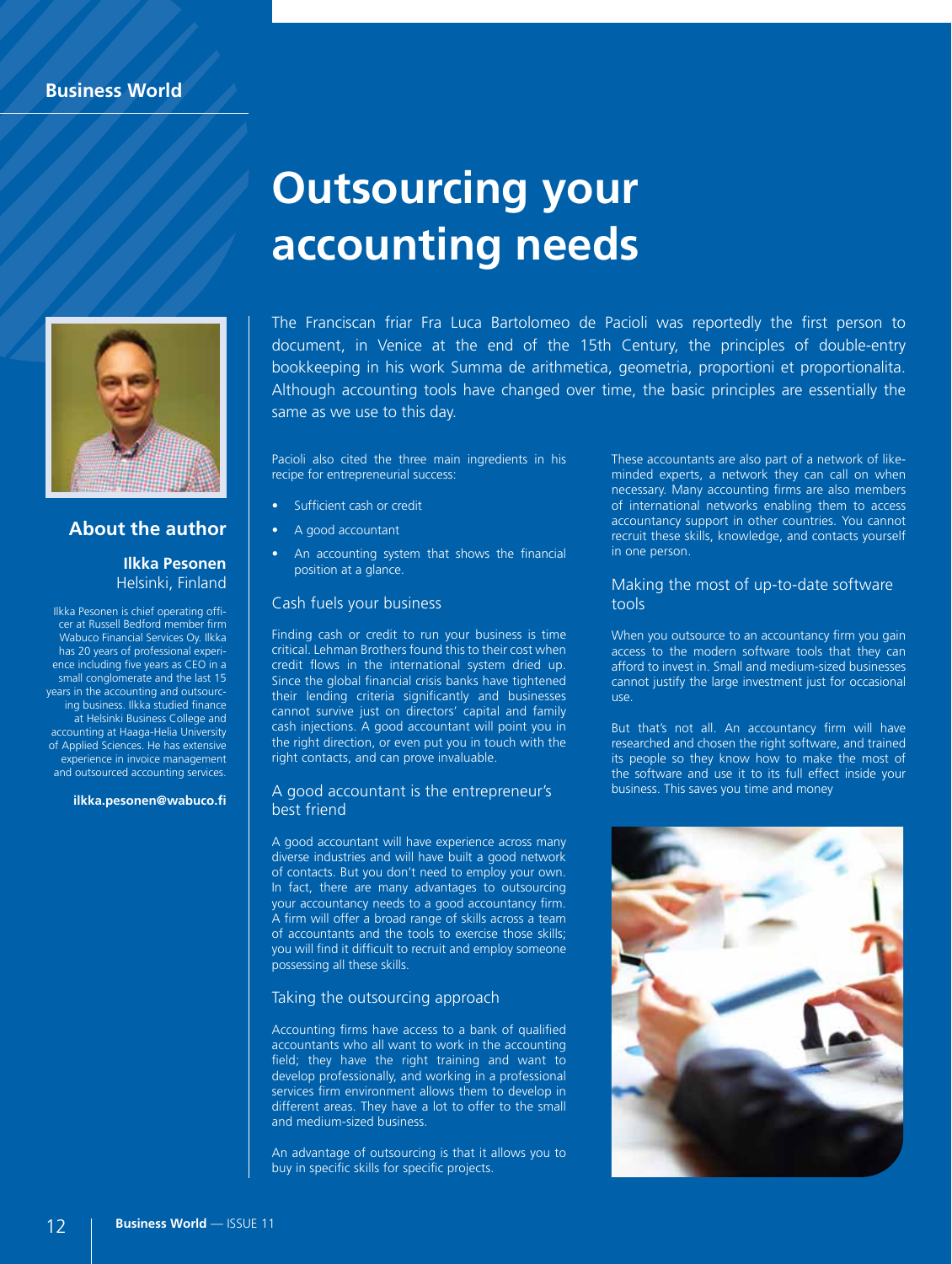#### Choosing an outsourcing partner

So what do you need to consider when choosing an outsourcing partner?

Your main consideration is ISAE (International Standard on Assurance Engagements) 3402. Your audit function must satisfy itself that the controls in place at the outsourcing partner are fit for purpose. When you outsource to an accountancy firm that has already been assessed as being in line with ISAE 3402, your auditor's job is made easier.

You should also document comprehensively the functions you are outsourcing. This should be detailed enough to cover all the activities but flexible enough to deal with your changing requirements.

#### Information technology considerations

Virtually all financial management processes use IT in one way or another. So it is important that you consider carefully your company's IT security when outsourcing financial management functions. Your outsourcing partner must be able to convince your auditor that it can manage your IT security safely. If the outsourcing partner has its own servers, and its owned trained staff under its direction, clearly it is responsible. However, you can still affect the security and the behaviour of your outsourcing partner in the management agreement.

#### Outsourcing: the benefits

Outsourcing your accounting functions can bring you many benefits:

- It allows you to focus on your core business activities and strategy
- The cost is transparent and easier to manage
- You do not suffer the consequences of employee absence, whether through holidays or sickness.

The most important document when outsourcing is the engagement contract. This sets out clearly the activities you've outsourced and therefore what your outsourcing partner is responsible for. It is important you regularly monitor performance against the contract as only this way can you be sure you are getting what you are paying for.



An advantage of outsourcing is that it allows you to buy in specific skills for specific projects.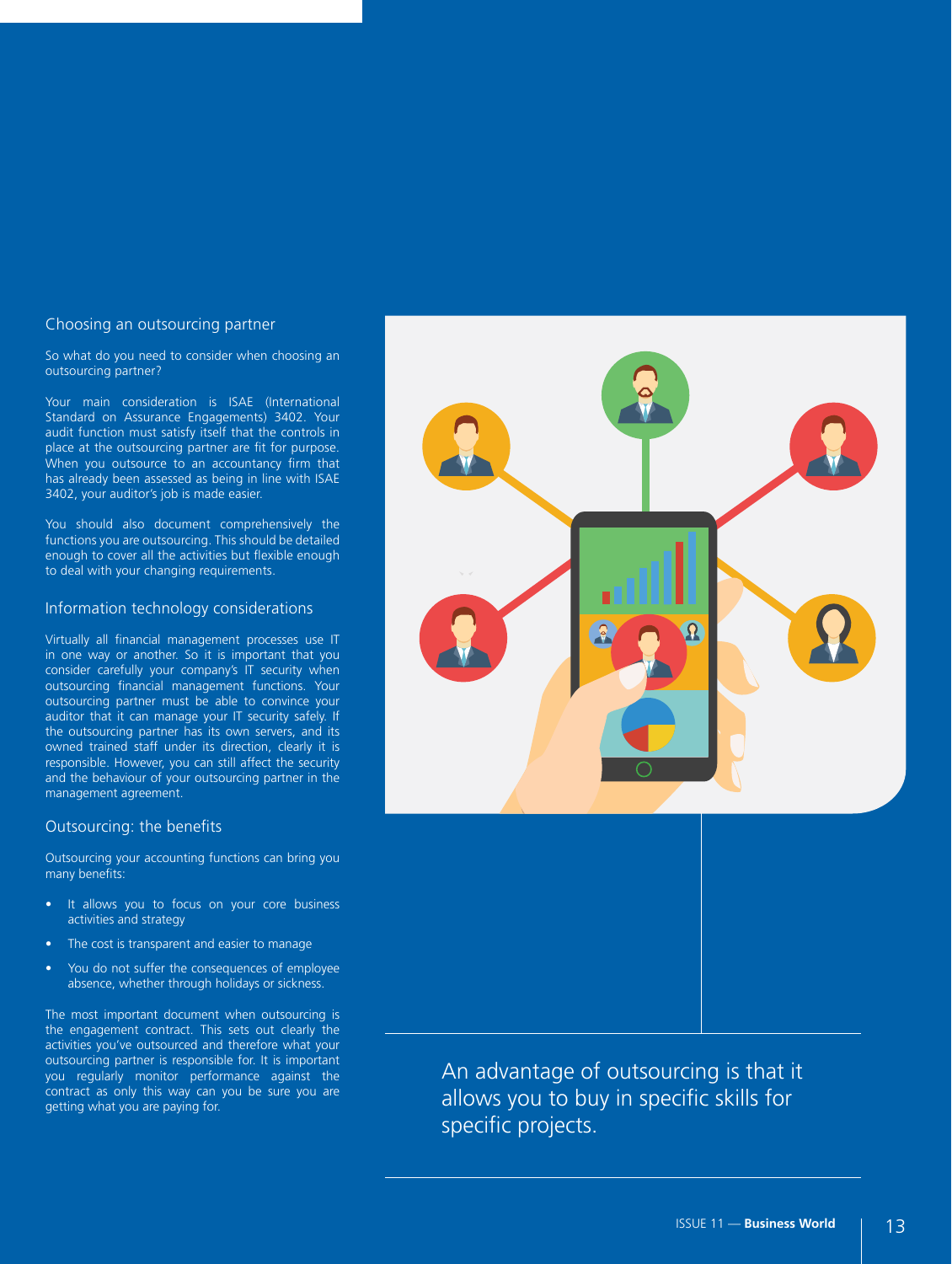### **Accounting for post-employment benefit plans**



#### **About the author Daniel Ryba** Buenos Aires, Argentina

Daniel Ryba is a partner in Russell Bedford Argentina and a member of the board of Russell Bedford International. He is a consulting actuary, specialising in actuarial auditing and consulting. Prior to joining Russell Bedford Argentina in 2006, he was the chief actuary in the Argentinean subsidiary of a leading international insurance company and a consultant in a global firm of actuaries and employment benefits consultants.

**dryba@russellbedford.com.ar** 



#### Defining employee benefits

IAS 19 breaks down employee benefits into four categories:

- Short-term benefits including wages, salaries, sick pay and holiday pay
- Post-employment benefits pensions and other retirement benefits
- Other long-term employee benefits including long-service leave, sabbatical leave, and other long-service awards
- Termination benefits payments arising as a result of an employee leaving service

In this article we will look specifically at postemployment benefits and the accounting and disclosure implications.

#### Post-employment benefits

When we think of post-employment benefits we mainly talk about retirement benefits although any post-employment life assurance or health benefits will also fall in this category.

#### Classes of post-employment benefit plans

We can break these down into categories:

- Defined contribution known cost but unknown benefit
- Defined benefit known benefit but unknown cost

International Accounting Standard 19 (IAS 19) prescribes the way in which employers must account for and disclose employee benefit liabilities. The Standard establishes the principle that employers incur the cost of providing an employee benefit at the point an employee earns it rather than makes use of it. This cost either exists as a liability where the benefit becomes due in the future, or as an expense when the liability crystallises and becomes a cost.

#### Defined contribution plans

As an employer you pay contributions into a fund. Your obligation extends only to paying contributions and not the size of the eventual employee benefit – the eventual size of the fund, made up of contributions and investment growth, will determine the size of the employee benefit.

#### Defined benefit plans

These arrangements create a liability for you to pay a specific benefit when an employee retires. An actuary will make assumptions about future investment returns, salary inflation, membership demographics, and mortality and arrive at the financial contribution you need to make. Because an employer is obliged to provide the benefit regardless of the cost, these schemes are now the domain of only the largest employers and public sector employers.

#### Accounting treatment

The accounting treatment of defined contribution plans is quite simple – contributions when you pay them are an expense, unpaid contributions are a liability, and overpaid contributions are an asset.

Accounting for defined benefit schemes is more complicated and based on a snapshot of asset values and assumptions about future liabilities. This will result in either a surplus where assets exceed liabilities or a deficit where liabilities exceed assets. The surplus or deficit will appear on the balance sheet.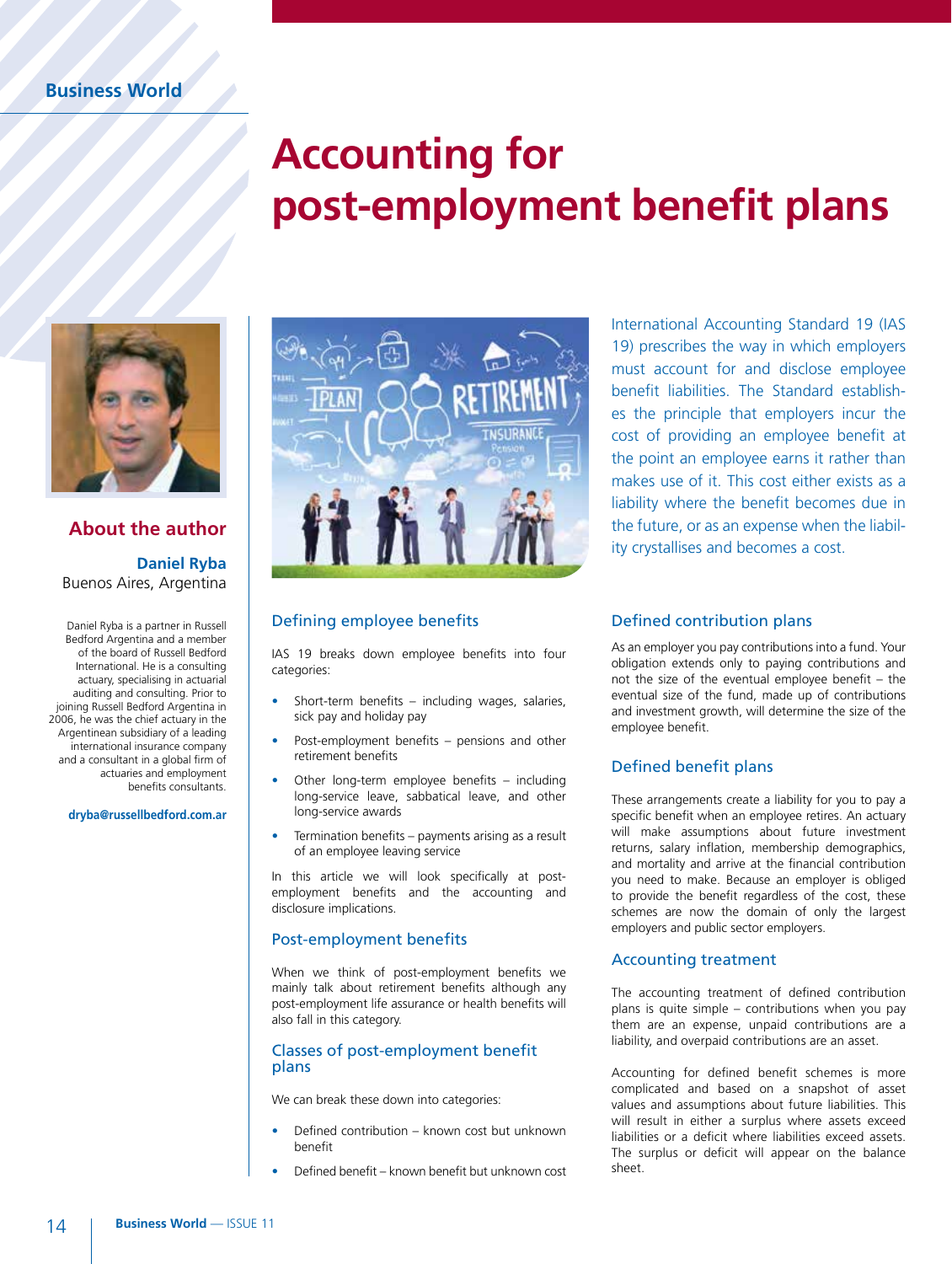#### **Disclosure**

The disclosure requirements for defined contribution plans is straightforward; it is simply the amount you show in your accounts as an expense.

There are several disclosure requirements for defined benefit schemes. These include details of the plan, asset and liability reconciliation, current asset valuation, any movement in liabilities, investment return on assets, and the actuarial assumptions used.

#### Multi-employer plans

It is possible for your business to belong to an umbrella arrangement with other employers. These plans may be set up by trade associations so their members can pool resources and costs.

If you are a member of a multi-employer defined contribution plan, your accounting and disclosure requirements are no different to any other defined contribution plan.

If you are a member of a multi-employer defined benefit plan, the accounting and disclosure requirements don't change from those we've already discussed. However, your accounting and disclosure obligations are limited to your proportionate share of the plan.

#### **Summary**

IAS 19 doesn't present you with any great difficulties where post-employment benefits are concerned, especially as you are unlikely to offer a defined benefit plan. However, it is always wise to seek advice to ensure you meet your obligations.

### **News** in brief

Mille

Milli Russell Bedford has added its first-ever English firm outside of London, with award-winning Stockport accounting and consulting firm Hallidays joining as the network's Manchester-area member.

Hallidays can trace its origins to a firm founded in central Manchester by Charles Halliday in 1843. Today, based in Stockport in the Greater Manchester conurbation, Hallidays is one of the leading professional services firms in the north-west of England, having developed through a series of mergers and acquisitions.

The recipient of numerous industry awards, Hallidays offers a broad range of professional services including accounting, audit, tax compliance and consulting, business consulting, HR consultancy, recruitment and payroll, IT consulting and wealth management.

Russell Bedford has announced the further expansion of its network in Eastern Europe with the addition of St Petersburg-based ASB Audit Company as the member firm in north-west Russia.

Founded in 1995 and now ranked among the top 100 audit and consulting firms in Russia, ASB has its headquarters on St Petersburg's main thoroughfare, Nevsky Prospect, and an office in Sosnovy Bor (Leningrad Oblast).

With four principals and a staff of more than 60, the firm provides a wide range of services with a focus on audit and accounting (including IFRS), domestic and cross-border tax planning, legal advisory services and litigation support.

The firm counts among its clients some of north-west Russia's leading industrial enterprises including major timber producers and power and utility companies.

Milli Russell Bedford's Isle of Man member firm SMP Partners has announced the launch of a Secure On-line Reporting System which provides a cost-effective method for handling financial institutions' FATCA and Common Reporting Standard (CRS) reporting requirements.

Developed by Webtech Limited in conjunction with SMP Partners, the reporting tool allows banks, trust and corporate service providers and other financial institutions to be fully compliant with all reporting requirements while safeguarding clients' information. In addition, a consultancy service is also available, if required, to ensure the accuracy of information reported.

The reporting system supports reporting for both US FATCA and also the Intergovernmental Agreement between the UK and the Crown Dependencies and Overseas Territories (CDOT).

<u>Milli</u> Russell Bedford has further consolidated its presence in Latin America as former correspondent firm Irías & Asociados, Honduras, is promoted to full membership.

The firm was founded in 1993 to provide auditing, accounting, consulting and legal services to local and international private companies, public institutions, multinational organisations and NGOs.

Based in the capital city of Tegucigalpa, Irías & Asociados is one of only nine audit firms in the country ranked by the Comisión Nacional de Bancos y Seguros (CNBS) as a Category 'A' firm, allowing it to audit companies and organisations including banks, savings and loan institutions, insurance companies and investment funds.